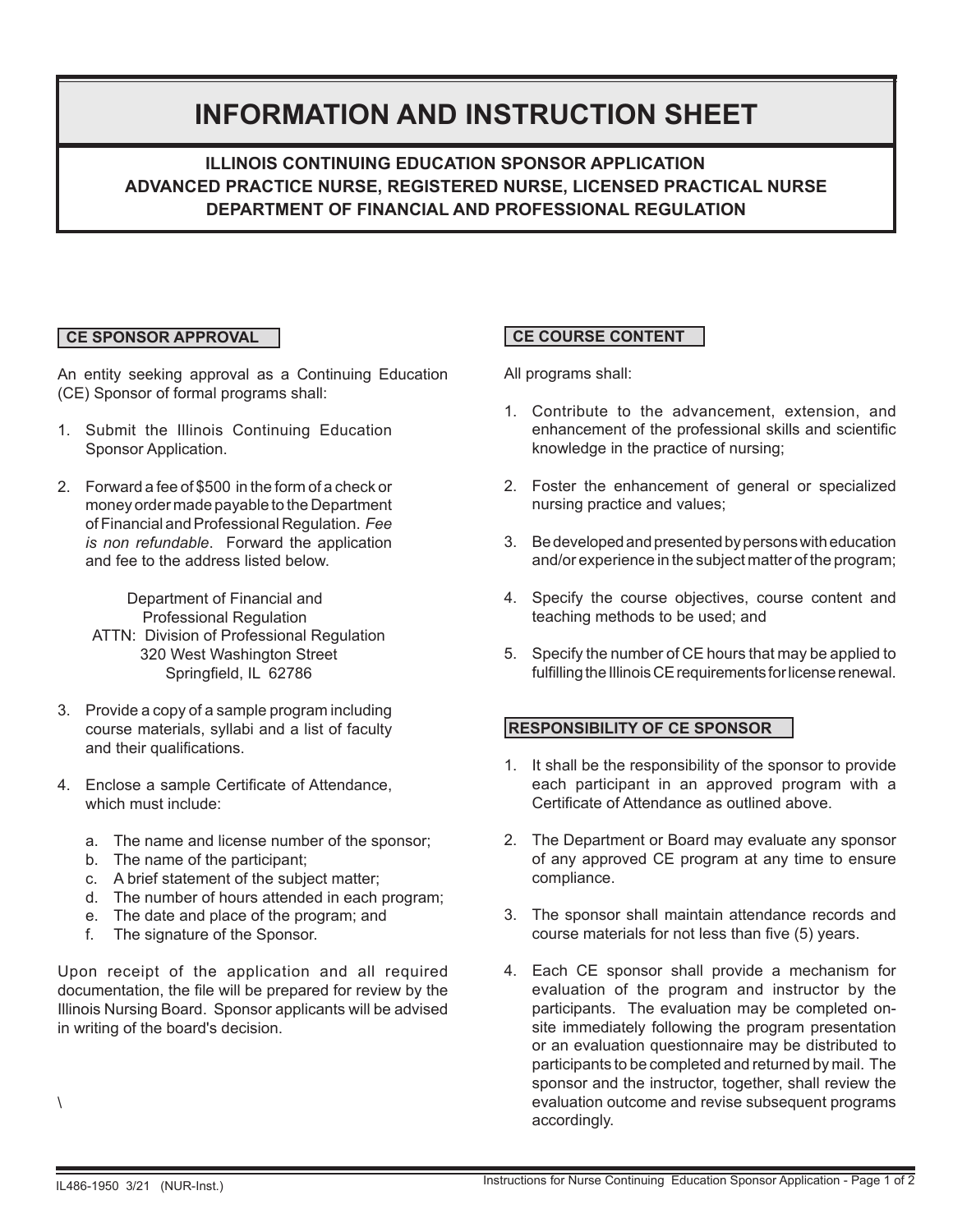- 5. The sponsor shall be responsible for assuring that no renewal applicant receives CE credit for time not actually spent attending the course.
- 6. Any time the sponsor subcontracts with a presenter, all advertisements, promotional materials and the Certificate of Attendance will bear the name, address and license number of the sponsor.

 The name of the subcontractor may appear as the "Presenter" but no document shall imply that the subcontractor is licensed as a CE sponsor.

- 7. The Department will give no credit for programs offered subsequent to the date of the Department's withdrawal of the sponsor's approval.
- 8. To maintain approval as a sponsor, each sponsor license must be renewed by May 31 each even numbered year. The renewal fee is \$250. The sponsor is also required to provide a list of courses and programs offered within the last 24 months. The list shall include a brief description, location, date and time of each course given by the sponsor and by any subcontractor.

 Renewal forms are mailed to the address on record with the Department. CE sponsors must notify the Department of all address changes in writing.

### **LICENSURE C.E. RENEWAL REQUIREMENTS**

### **ADVANCED PRACTICE NURSES**

 All advanced practice nurses shall complete 50 hours of approved C.E. per 2 year license renewal cycle. Completion of the 80 hours shall satisfy the C.E. requirements for renewal of a registered nurse license.

#### **REGISTERED NURSES**

Beginning with the May 31, 2012 renewal, all registered nurses shall complete 20 hours of approved C.E. per 2 year license renewal cycle.

#### **LICENSED PRACTICAL NURSES**

Beginning with the January 31, 2013 renewal, all licensed practical nurses shall complete 20 hours of approved C.E. per 2 year license renewal cycle.

#### **PRE-APPROVED SPONSORS**

The following is a list of pre-approved sponsors. These entities need not apply for a license as a continuing education sponsor.

- A) Approved providers of a recognized certification bodies as outlined in Section 1300.400(a) of the Administrative Rules.
- B) Any conference that provides approved Continuing Medical Education (CME) as authorized by the Illinois Medical Practice Act.
- C) American Nurses Credentialing Center (ANCC) accredited or approved providers.
- D) Illinois Society for Advanced Practice Nursing (ISAPN).
- E) American College of Nursing Practitioners.
- F) American Academy of Nurse Practitioners.
- G) Nurse Practitioner Association for Continuing Education (NPACE).
- H) American Association of Nurse Anesthetists.
- I) National Association of Clinical Nurse Specialists (NACNS).
- J) American College of Nurse Midwives.
- K) Illinois Nurse Association or its affiliates.
- L) Providers approved by another state's board of nursing.
- M) Any other professional association, established prior to 2007 and approved by the Division upon recommendation of the Board, that provides CE in a form and manner consistent with Section 1300.130 of the Administrative Rules.
- N) Nursing education programs approved under Section 1300.230 or 1300.340 of the Administrative Rules, wishing to offer CE courses or programs.
- O) Employers licensed under the Hospital Licensing Act (210 ILCS 85) or the Ambulatory Surgical Treatment Center Act (210 ILCS 5).
- P) Any other accredited school, college or university, or State agency that provides CE in a form and manner consistent with Section 1300.130 of the Administrative Rules.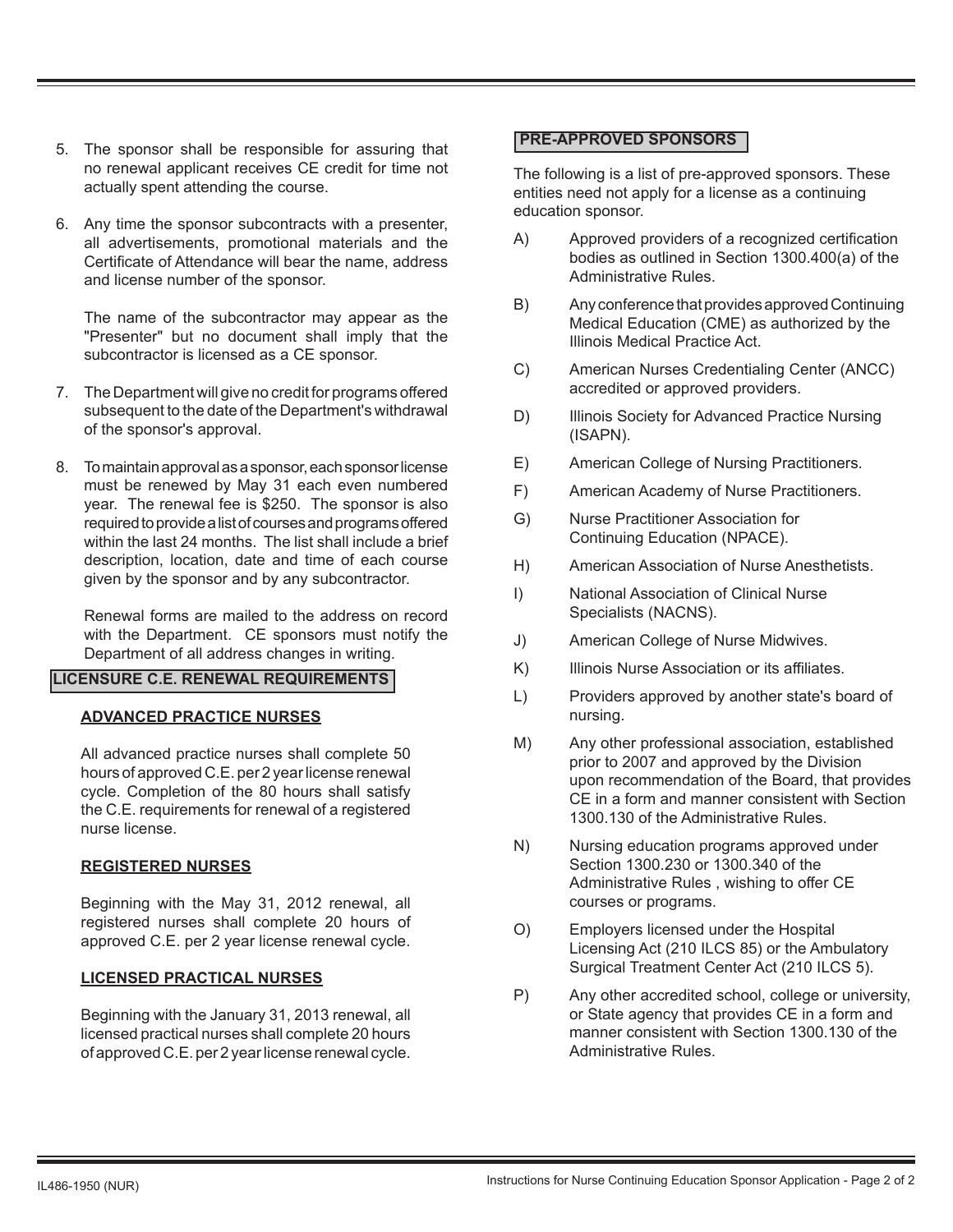|                                                                                                                                                                                                                                                               | <b>ILLINOIS</b>                 |                                                   |                                               |  |
|---------------------------------------------------------------------------------------------------------------------------------------------------------------------------------------------------------------------------------------------------------------|---------------------------------|---------------------------------------------------|-----------------------------------------------|--|
| <b>IMPORTANT NOTICE:</b> Completion of this form<br><b>CONTINUING EDUCATION SPONSOR</b>                                                                                                                                                                       |                                 |                                                   | FOR OFFICIAL USE ONLY                         |  |
| is necessary for consideration for licensure<br><b>APPLICATION</b><br>under 225 ILCS 60 et. seq. (Illinois Compiled                                                                                                                                           |                                 | Approved                                          |                                               |  |
| Statues). Disclosure of this information is                                                                                                                                                                                                                   | <b>ADVANCED PRACTICE NURSE</b>  |                                                   | Denied                                        |  |
| VOLUNTARY. However, failure to comply may<br>result in this form not being processed.                                                                                                                                                                         | <b>REGISTERED NURSE</b>         |                                                   | Deferred                                      |  |
|                                                                                                                                                                                                                                                               | <b>LICENSED PRACTICAL NURSE</b> |                                                   | Date                                          |  |
| 1. OFFICIAL NAME OF SPONSORING ORGANIZATION OR INSTITUTION                                                                                                                                                                                                    |                                 | 2. TYPE OF APPLICATION                            |                                               |  |
|                                                                                                                                                                                                                                                               |                                 | $\Box$ New                                        |                                               |  |
|                                                                                                                                                                                                                                                               |                                 |                                                   | ヿRenewal - License No.  -                     |  |
| 3. ADDRESS OF SPONSOR'S HEADQUARTERS (Include Street, City, State, and<br>ZIP Code)                                                                                                                                                                           |                                 | 4. SPONSOR'S TELEPHONE NUMBER (Include Area Code) |                                               |  |
|                                                                                                                                                                                                                                                               |                                 |                                                   |                                               |  |
| 5. NAME OF PERSON RESPONSIBLE FOR CONTINUING EDUCATION PROGRAM(S)                                                                                                                                                                                             |                                 |                                                   | 6. TELEPHONE NUMBER OF PERSON RESPONSIBLE     |  |
|                                                                                                                                                                                                                                                               |                                 | FOR CME PROGRAM                                   |                                               |  |
| 7. LOCATION WHERE RECORDS WILL BE MAINTAINED (Include Street, City, State,                                                                                                                                                                                    |                                 |                                                   | 8. TELEPHONE NUMBER OF PERSON RESPONSIBLE FOR |  |
| and ZIP Code)                                                                                                                                                                                                                                                 |                                 | RECORD KEEPING (Include Area Code)                |                                               |  |
|                                                                                                                                                                                                                                                               |                                 |                                                   |                                               |  |
| 9. SPONSOR IS:                                                                                                                                                                                                                                                |                                 |                                                   |                                               |  |
| Firm<br>$\Box$ State Agency<br>Other (Describe) and the control of the control of the control of the control of the control of the control of the control of the control of the control of the control of the control of the control of the control of the co |                                 |                                                   |                                               |  |
| A School, College, or University<br>□ A Professional Association                                                                                                                                                                                              |                                 |                                                   |                                               |  |
| 10. PURPOSE AND OBJECTIVES OF NURSE CONTINUING EDUCATION SPONSOR                                                                                                                                                                                              |                                 |                                                   |                                               |  |
|                                                                                                                                                                                                                                                               |                                 |                                                   |                                               |  |
|                                                                                                                                                                                                                                                               |                                 |                                                   |                                               |  |
|                                                                                                                                                                                                                                                               |                                 |                                                   |                                               |  |
|                                                                                                                                                                                                                                                               |                                 |                                                   |                                               |  |
|                                                                                                                                                                                                                                                               |                                 |                                                   |                                               |  |
|                                                                                                                                                                                                                                                               |                                 |                                                   |                                               |  |
|                                                                                                                                                                                                                                                               |                                 |                                                   |                                               |  |
|                                                                                                                                                                                                                                                               |                                 |                                                   |                                               |  |
|                                                                                                                                                                                                                                                               |                                 |                                                   |                                               |  |
|                                                                                                                                                                                                                                                               |                                 |                                                   |                                               |  |
| 11. IF SPONSOR OWNS AND OPERATES MULTIPLE LOCATIONS IN ILLINOIS, ATTACH SEPARATE SHEET LISTING ALL LOCATIONS, INCLUDING                                                                                                                                       |                                 |                                                   |                                               |  |
| THE ADDRESSES (STREET, CITY, STATE, ZIP CODE).                                                                                                                                                                                                                |                                 |                                                   |                                               |  |
| 12. THE FOLLOWING MUST BE INCLUDED WITH THIS APPLICATION:                                                                                                                                                                                                     |                                 |                                                   |                                               |  |
|                                                                                                                                                                                                                                                               |                                 |                                                   |                                               |  |
| □Sample Certificate of Attendance;<br>□Sample student evaluation of the course and instructor;                                                                                                                                                                |                                 |                                                   |                                               |  |
| □A course outline, including content of the course and instructor qualifications;                                                                                                                                                                             |                                 |                                                   |                                               |  |
| □Listing of all locations (if applicable); and                                                                                                                                                                                                                |                                 |                                                   |                                               |  |
| $\Box$ Fee in the amount of \$500 in the form of a check or money order made payable to                                                                                                                                                                       |                                 |                                                   |                                               |  |
| the Illinois Department of Financial and Professional Regulation.                                                                                                                                                                                             |                                 |                                                   |                                               |  |
|                                                                                                                                                                                                                                                               |                                 |                                                   |                                               |  |
|                                                                                                                                                                                                                                                               |                                 |                                                   |                                               |  |
| Signature of Person Submitting Application                                                                                                                                                                                                                    |                                 | Title                                             |                                               |  |
|                                                                                                                                                                                                                                                               |                                 |                                                   |                                               |  |
|                                                                                                                                                                                                                                                               |                                 |                                                   |                                               |  |
| Type or Print Name of Person Submitting Application                                                                                                                                                                                                           |                                 | Date                                              |                                               |  |
| I UNDERSTAND THAT FEES ARE NOT REFUNDABLE. My signature above authorizes the Department of Financial and                                                                                                                                                      |                                 |                                                   |                                               |  |
| Professional Regulation to reduce the amount of this check if the amount submitted is not correct. I understand this will be                                                                                                                                  |                                 |                                                   |                                               |  |
| done only if the amount submitted is greater than the required fee hereunder, but in no event shall such reduction be made                                                                                                                                    |                                 |                                                   |                                               |  |

IL486-1950 (NUR)

in an amount greater than \$50.